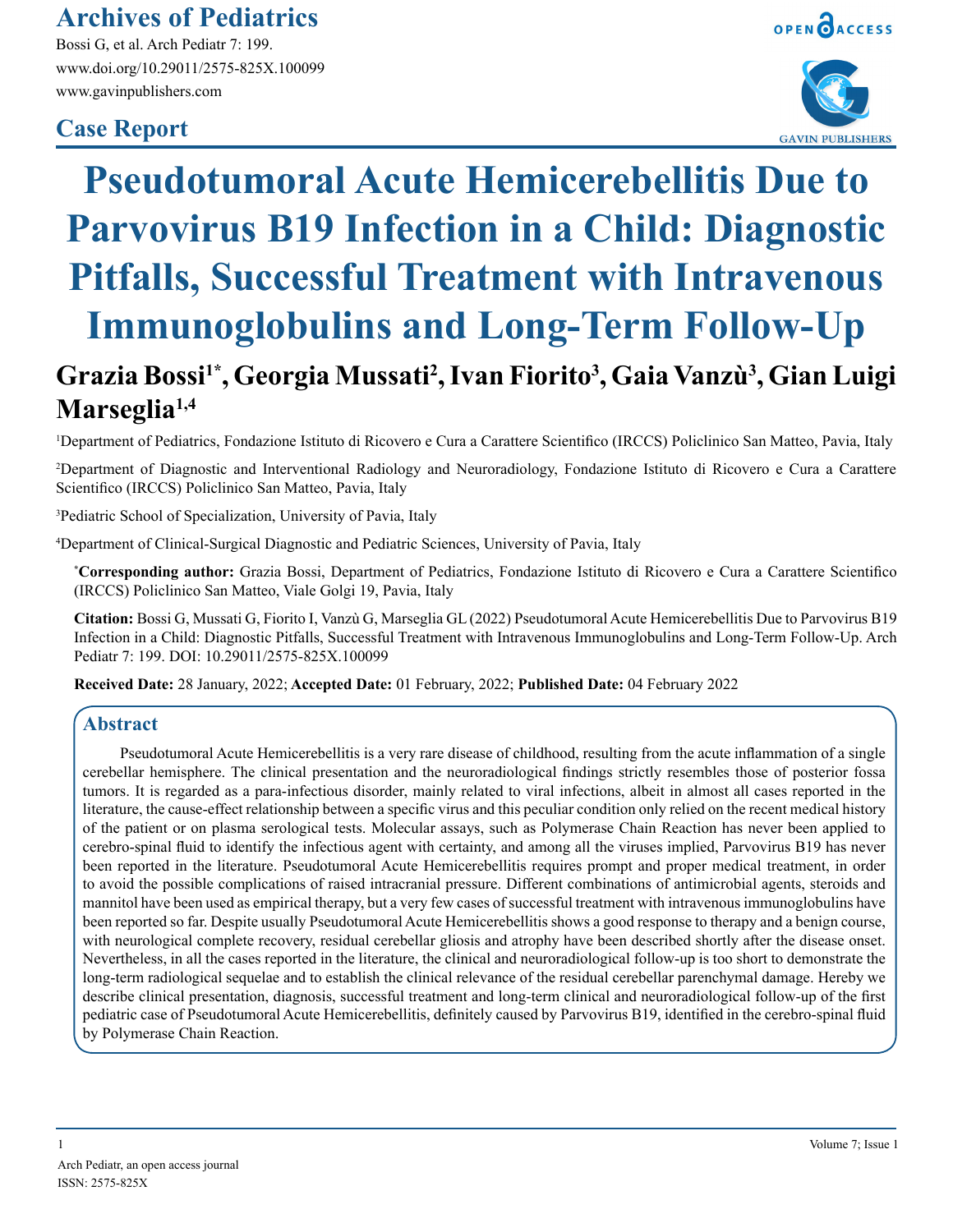**Citation:** Bossi G, Mussati G, Fiorito I, Vanzù G, Marseglia GL (2022) Pseudotumoral Acute Hemicerebellitis Due to Parvovirus B19 Infection in a Child: Diagnostic Pitfalls, Successful Treatment with Intravenous Immunoglobulins and Long-Term Follow-Up. Arch

**Keywords:** Pseudotumoral; Hemicerebellitis; Children; Parvovirus B19; Intravenous immunoglobulins; Magnetic resonance imaging

**Abbreviations:** PVB19: Parvovirus B19; EEG: Electroencephalography; CT: Computed Tomography; MRI: Magnetic Resonance Imaging; CSF: Cerebro-Spinal Fluid; PCR: Polymerase Chain Reaction; IVIG: Intravenous Immunoglobulins; NGS: Next-Generation Sequencing

#### **Introduction**

Acute Hemicerebellitis is a very uncommon pediatric disorder, probably of para-infectious origin, characterized by an unilateral cerebellar inflammatory process [1,2]. Pseudotumoral Acute Hemicerebellitis is an even rarer form of the disease, whose clinical and radiological features strictly resemble those of a posterior fossa tumor. It requires a careful differential diagnosis, together with a prompt and proper medical treatment, in order to avoid possible complications due to increased intracranial pressure [3-5]. Despite its benign course, residual cerebellar atrophy can be evident in up to 50% of cases. Nevertheless, all the patients reported in the literature had a clinical and radiological follow-up insufficient to establish the real long- term clinical relevance of the parenchymal damage [1]. Hereby we describe clinical presentation, diagnosis, successful treatment and long term follow-up of a child affected by Pseudotumoral Acute Hemicerebellitis, definitely caused by Parvovirus B19 (PVB19).

#### **Case Report**

A 8-year-old boy was admitted to our emergency room with a 1-week history of vomiting and worsening frontal headache, unresponsive to acetaminophen. No recent infections, vaccinations, toxic exposure, head injuries were reported. The child appeared suffering but fully oriented; his neurological examination was normal, except for slurred speech. Full blood count, biochemistry and inflammatory markers were normal. No papilledema was evident. Electroencephalography (EEG) showed isolated sharp waves, sometimes with right prominence, in the posterior region. The basal cranial Computed Tomography (CT) demonstrated a wide hypodense lesion in the left cerebellar hemisphere, with slight mass effect on the fourth ventricle, suspected for posterior fossa tumor. The Magnetic Resonance Imaging (MRI) showed a swollen left cerebellar hemisphere, with a high signal intensity in T2 weighted images, involving gray and white matter in the left cerebellar hemisphere; slight downwards displaced tonsils; supratentorial ventricular dilatation due to the 4th ventricle and silvian acqueduct obliteration, with minimal transependymal flow of Cerebro Spinal Fluid (CSF) around the ventricular

trigones, mesial right cerebellar emisphere and partially the left tonsil. Post-gadolinium T1-weighted images revealed slight leptomeningeal enhancement and no signs of restricted diffusion (Figure 1). The CSF analysis showed pleocytosis (107 cells/uL, mononuclear predominance), slightly elevated protein (51 mg/dL; n.v. 15-45), glucose 49 mg/dl (n.v 50-80). Normal CSF citology and negative bio-markers ( $\beta$ -HCG and  $\alpha$ -fetoprotein) ruled out malignancy. CSF and blood cultures were negative for bacteria, fungi and tuberculosis. Polymerase Chain Reaction (PCR) tested positive for PVB19 both in CSF (3.1 x 10<sup>4</sup> copies/mL) and blood  $(1.0 \times 10^5 \text{ copies/mL})$ , and negative for other viruses (Epstein Barr, Cytomegalovirus, Varicella-Zoster, Herpes simplex 1 and 2, Herpes 6 and 7, Enterovirus). Past recent PVB19 infection was confirmed by serology (positive specific IgG and IgM). Autoimmunity tests were negative. In suspicion of para-infectious hemicerebellitis, our patient was empirically treated with IVIG (2 g/Kg/day, 2 days); intravenous acyclovir plus ceftriaxone were discontinued soon after the negative results of cultures and viral tests. Symptoms improved promptly and the child was quickly discharged completely asymptomatic, with a normal EEG. Brain MRI was repeated at 2 and 6 months and showed progressive cerebellar cortical atrophy with compensatory sulci dilatation and dilated cisterna magna. After the disease onset, our patient has been followed with periodic clinical, radiologic and EEG assessments. The latest MRI, more than eight years later, confirms cerebellar cortical atrophy, hyperintense signal in the cerebellar hemispheres due to gliosis and ex-vacuo enlargement of the fourth ventricle (Figure 2). Even so, he is completely asymptomatic, and both his neurologic examination and functional neurocognitive tests are completely normal.



**Figure 1:** (A) Axial FLAIR MRI showing a swollen hyperintense left cerebellar hemisphere exerting mass effect on the fourth ventricle. (B) T2-weighted MRI showing cerebellar leptomeningeal enhancement.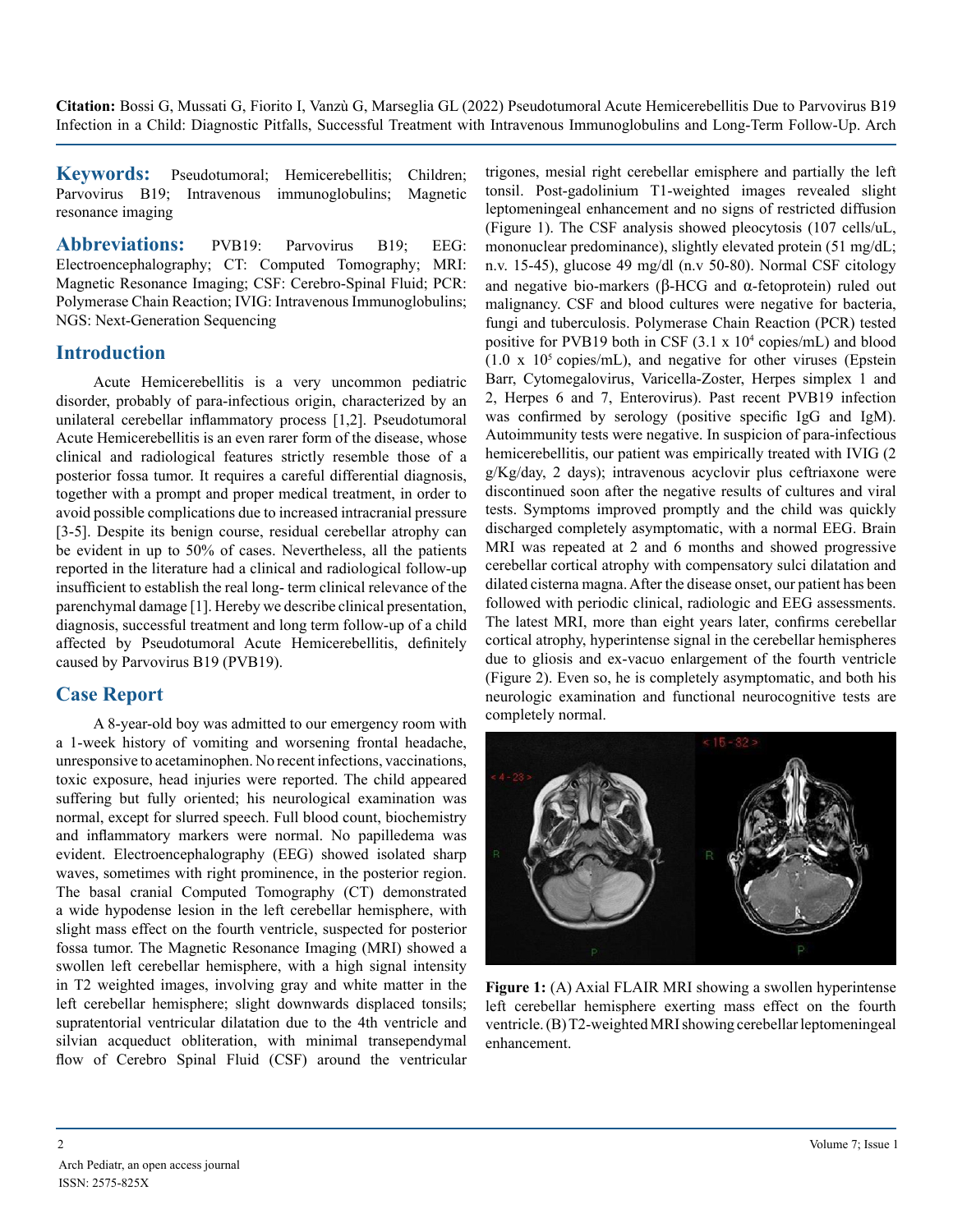**Citation:** Bossi G, Mussati G, Fiorito I, Vanzù G, Marseglia GL (2022) Pseudotumoral Acute Hemicerebellitis Due to Parvovirus B19 Infection in a Child: Diagnostic Pitfalls, Successful Treatment with Intravenous Immunoglobulins and Long-Term Follow-Up. Arch



**Figure 2:** (A) Axial FLAIR MRI showing a cerebellar atrophy. (B) T2-weighted MRI showing the absence of cerebellar leptomeningeal enhancement.

#### **Discussion**

Acute hemicerebellitis is an uncommon form of pediatric cerebellitis, characterized by cerebellar unilateral involvement, probably as a result of impaired blood flow and/or anatomic variant of the posterior circulation system [2,6]. Pseudotumoral Acute Hemicerebellitis is an exceptionally rare variant of hemicerebellitis: from 1990 and 2019, only 36 pediatric cases have been reported [6]. Patients can present with cerebellar signs, signs of raised intracranial pressure or both, while its radiological presentation strictly resembles that of unilateral cerebellar tumor [6]. Due to the frequent temporal association between the symptoms onset and a previous infectious diseases, acute hemicerebellitis, including its pseudotumoral subtype, is considered as the consequence of a cerebellar inflammation of infectious or para-infectious origin. Nevertheless, in more than half of patients, the causative agent remains entirely unknown or, at most, is only suspected, according to the recent medical history [3-5]. A large number of viruses (Varicella-zoster, Epstein-Barr, Rotavirus, Mumps, Measles, Rubella, Influenza, Enterovirus) and some bacteria (Salmonella, Mycoplasma pn.) have been implicated but, in most cases, the cause-effect relationship between the putative infectious agent and hemicerebellitis relied only on serological tests applied to plasma or CSF. In only two patients the infective agent (*Coxiella burnetti*, Enterovirus) was isolated in the CSF. In none of the cases reported in the literature the PCR assay was applied to CSF [7,8]. MRI is currently the gold standard for the differential diagnosis, mainly with posterior fossa tumors and demyelinating disorders [4]. The radiological findings are typically those of a swollen cerebellar hemisphere, with hypointense signal on T1-weightened images and hyperintense signal on T2-weighted images, pial enhancement along the cerebellar folia in the post-gadolinium T1-weightened images, various degree of mass effect on the fourth ventricle up to hydrocephalus, tonsillar or transtentorial herniation [3,9].

Albeit it is regarded as a benign condition, Pseudotumoral Acute Hemicerebellitis requires prompt and proper medical treatment, in order to avoid the possible complications of raised intracranial pressure. Due to the possible infectious aetiology, empiric antimicrobial therapy (antivirals, antibiotics, antimycotics) should always be administered, sometimes in association with mannitol to decrease intracranial pressure. Corticosteroids may be helpful in shorten the time to recovery and in cases with severe symptoms of intracranial hypertension [1,6]. Successful therapy with IVIG and high dose steroids has been reported in a few cases resistant to firstline therapy [1]. Diagnostic surgery should be absolutely avoided, while ventricular drainage and/or decompressive surgery should be reserved only to the cases of severe obstructive hydrocephalus or brain stem compression. Uncomplicated Pseudotumoral Acute Hemicerebellitis shows a good response to medical therapy and a benign course, with complete neurological recovery. Nevertheless radiological changes, mainly gliosis and atrophy, can be evident at MRI soon after the disease onset [1,10]. We reported a case of Pseudotumoral Acute Hemicerebellitis definitely caused by Parvovirus B19, identified in CSF and plasma with PCR, that occurred in a previously healthy child, whose recent clinical history lacked the classic clinical features of this infection. While some definite clinical syndromes due to PVB19 are well known - erythema infectiousum, arthritis, hydrops fetalis, aplastic crisis and pure red cell aplasia in immunocompromised patients - the neurological disorders caused by this virus are poorly reported [11]. Only 34 children with PVB19 associated neurological manifestation have been described so far: acute encephalitis and encephalopathy were the most common features and a significant proportion of patients had underlying diseases or immunodeficiencies [12,13]. To the best of our knowledge, this is the first reported pediatric case of Pseudotumoral Acute Hemicerebellitis definitely associated with PVB19 infection, confirmed by PCR applied to CSF and plasma. Our patient was timely treated with IVIG as first-line therapy, together with empiric antibiotic and antiviral therapy, and he improved rapidly. Unlike all the patients affected by Pseudotumoral Acute Hemicerebellitis described so far, who had a very short MRI follow-up (0.5-32 months, median 2 months), our patient received long-term, periodic clinical and radiological assessment. The latest MRI, performed 8 years after the disease onset, shows mild hemispheric cerebellar atrophy with gliosis and ex-vacuo enlargement of the fourth ventricle. Nonetheless, the neurological examinationof our patient is totally normal, as well as his intellectual faculties.

#### **Conclusion**

Pseudotumoral Acute Hemicerebellitis is a very rare pediatric disorder, characterized by unilateral inflammation of the cerebellum. Because of its peculiar clinical presentation, with signs and symptoms of raised intracranial pressure, this condition